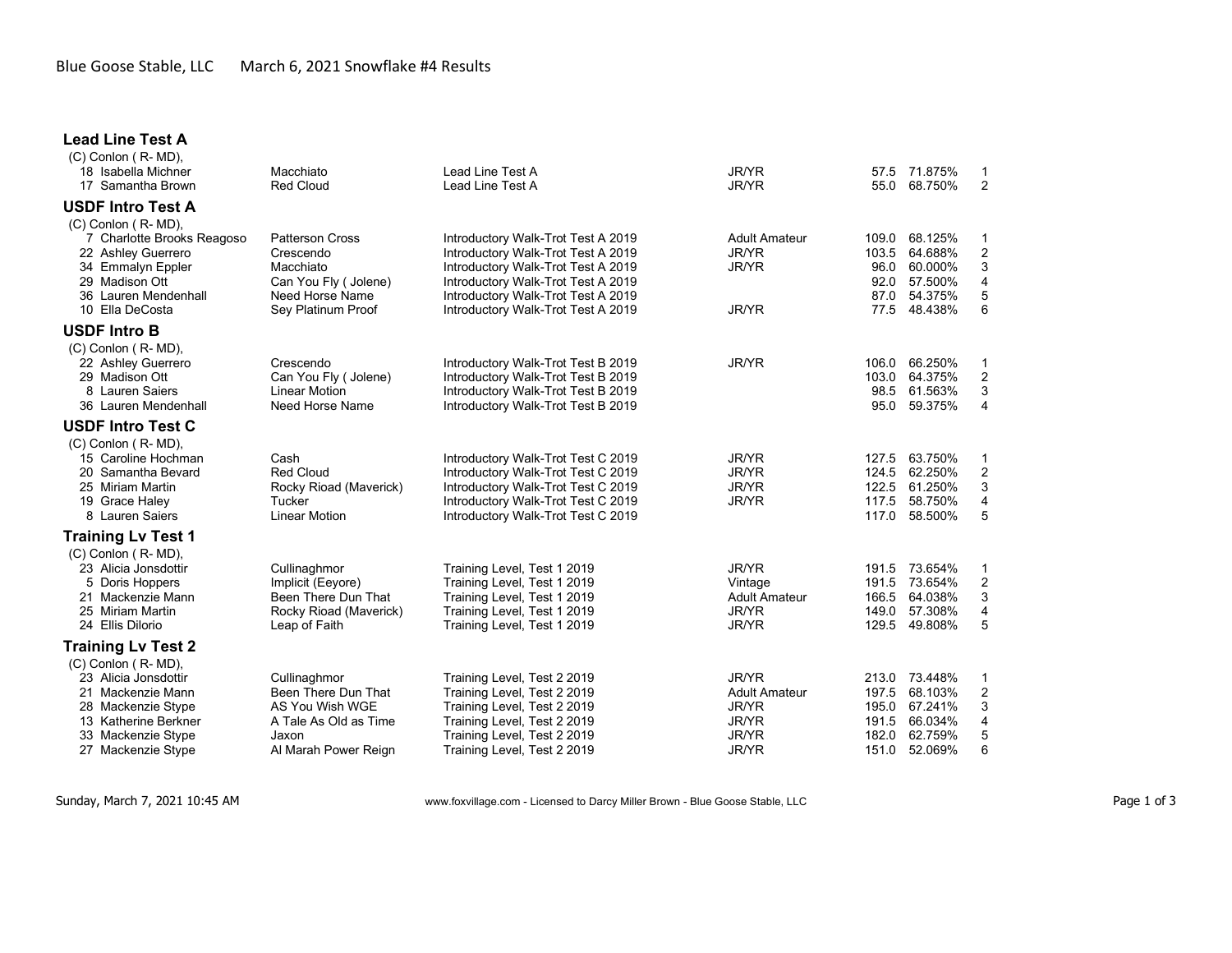## Blue Goose Stable, LLC March 6, 2021 Snowflake #4 Results

| 24 Ellis Dilorio                                     | Leap of Faith                                   | Training Level, Test 2 2019                                                            | JR/YR                                 |                | 143.0 49.310%      | 7                     |
|------------------------------------------------------|-------------------------------------------------|----------------------------------------------------------------------------------------|---------------------------------------|----------------|--------------------|-----------------------|
| <b>Training Lv Test 3</b><br>$(C)$ Conlon $(R-MD)$ , |                                                 |                                                                                        |                                       |                |                    |                       |
| 28 Mackenzie Stype                                   | AS You Wish WGE                                 | Training Level, Test 3 2019                                                            | JR/YR                                 | 189.0          | 65.172%            | 1                     |
| 11 Lisa R Samuel                                     | Corgi Hill Benson                               | Training Level, Test 3 2019                                                            | <b>Adult Amateur</b>                  | 187.0          | 64.483%            | 2                     |
| 33 Mackenzie Stype                                   | Jaxon                                           | Training Level, Test 3 2019                                                            | JR/YR                                 | 182.0          | 62.759%            | 3                     |
| 37 Heidi Douts                                       | Soleil                                          | Training Level, Test 3 2019                                                            | Open                                  | 176.0          | 60.690%            | 4                     |
| 27 Mackenzie Stype                                   | Al Marah Power Reign                            | Training Level, Test 3 2019                                                            | <b>JR/YR</b>                          | 163.0          | 56.207%            | 5                     |
| <b>First Lv Test 1</b>                               |                                                 |                                                                                        |                                       |                |                    |                       |
| (C) Conlon (R-MD),                                   |                                                 |                                                                                        |                                       |                |                    |                       |
| 11 Lisa R Samuel                                     | Corgi Hill Benson                               | First Level, Test 1 2019                                                               | <b>Adult Amateur</b>                  | 180.0          | 62.069%            | 1                     |
| 30 Morgan Wiss                                       | First Try Country DJ                            | First Level, Test 1 2019                                                               | <b>Adult Amateur</b>                  |                | 144.0 49.655%      | $\overline{2}$        |
| <b>First Lv Test 3</b>                               |                                                 |                                                                                        |                                       |                |                    |                       |
| (C) Conlon (R-MD),                                   |                                                 |                                                                                        |                                       |                |                    |                       |
| 35 Sheridan Sone                                     | Chrysalis                                       | First Level, Test 3 2019                                                               |                                       |                | 205.0 56.944%      | 1                     |
| <b>Second Lv Test TOC</b>                            |                                                 |                                                                                        |                                       |                |                    |                       |
| (C) Conlon (R-MD),                                   |                                                 |                                                                                        |                                       |                |                    |                       |
| 35 Sheridan Sone                                     | Chrysalis                                       | Second Level, Test 1 2019                                                              |                                       |                | 195.5 52.838%      | 1                     |
| <b>Third Lv Test TOC</b>                             |                                                 |                                                                                        |                                       |                |                    |                       |
| (C) Conlon (R-MD),                                   |                                                 |                                                                                        |                                       |                |                    |                       |
| 3 Alexander Robertson                                | Don Diablo Doc                                  | Third Level, Test 3 2019                                                               | Open                                  | 263.0          | 65.750%            | 1                     |
| 14 Anne St. Martin                                   | Enlighteningh                                   | Third Level, Test 3 2019                                                               | <b>Adult Amateur</b>                  | 224.0          | 56.000%            | $\overline{c}$        |
| 14 Anne St. Martin                                   | Enlighteningh                                   | Third Level, Test 1 2019                                                               | <b>Adult Amateur</b>                  | 201.5          | 54.459%            | 3                     |
| TOC- any USEF/FEI Test not listed- Current year      |                                                 |                                                                                        |                                       |                |                    |                       |
| (C) Conlon (R-MD),                                   |                                                 |                                                                                        |                                       |                |                    |                       |
| 26 Elizabeth Bortuzzo                                | Selassie                                        | FEI Intermediate II 2021                                                               | Open                                  | 200.0          | 58.824%            | 1                     |
| 2 Martha Detering                                    | Rarity                                          | FEI Intermediate II 2021                                                               | <b>Adult Amateur</b>                  | 193.0          | 56.765%            | $\boldsymbol{2}$      |
| 1 Anne Moss                                          | Em Goodness Grace                               | FEI Grand Prix 2021                                                                    | Open                                  | 257.0          | 55.870%            | 3                     |
| <b>USEA Eventing TOC</b>                             |                                                 |                                                                                        |                                       |                |                    |                       |
| $(C)$ Conlon $(R-MD)$ ,                              |                                                 |                                                                                        |                                       |                |                    |                       |
| 9 Kristin LaDow                                      | Jardin FF                                       | USEA Eventing - Novice Test A 2018                                                     | Vintage                               | 137.5          | 65.476%            | 1                     |
| 4 Katie LaDow                                        | <b>Aviation Show</b><br><b>Shares Available</b> | USEA Eventing - Novice Test A 2018                                                     | Adult Amateur<br><b>Adult Amateur</b> | 117.0<br>117.0 | 55.714%<br>50.870% | $\boldsymbol{2}$<br>3 |
| 6 Alexa Bradley<br>12 Grace Smith                    | Mach Ten                                        | USEA Eventing - Preliminary Test A 2018<br>USEA Eventing - Beginner Novice Test A 2018 | <b>JR/YR</b>                          | 91.5           | 50.833%            | 4                     |
|                                                      |                                                 |                                                                                        |                                       |                |                    |                       |
| <b>Western USEF TOC</b>                              |                                                 |                                                                                        |                                       |                |                    |                       |
| (C) Conlon (R-MD),<br>31 Rose Pulaski                |                                                 |                                                                                        | JR/YR                                 |                | 99.5 55.278%       |                       |
|                                                      | Huckleberry (DJ)                                | Western Dressage Intro Test 2                                                          |                                       |                |                    | 1                     |

Sunday, March 7, 2021 10:45 AM **WWW.foxvillage.com - Licensed to Darcy Miller Brown - Blue Goose Stable, LLC** Page 2 of 3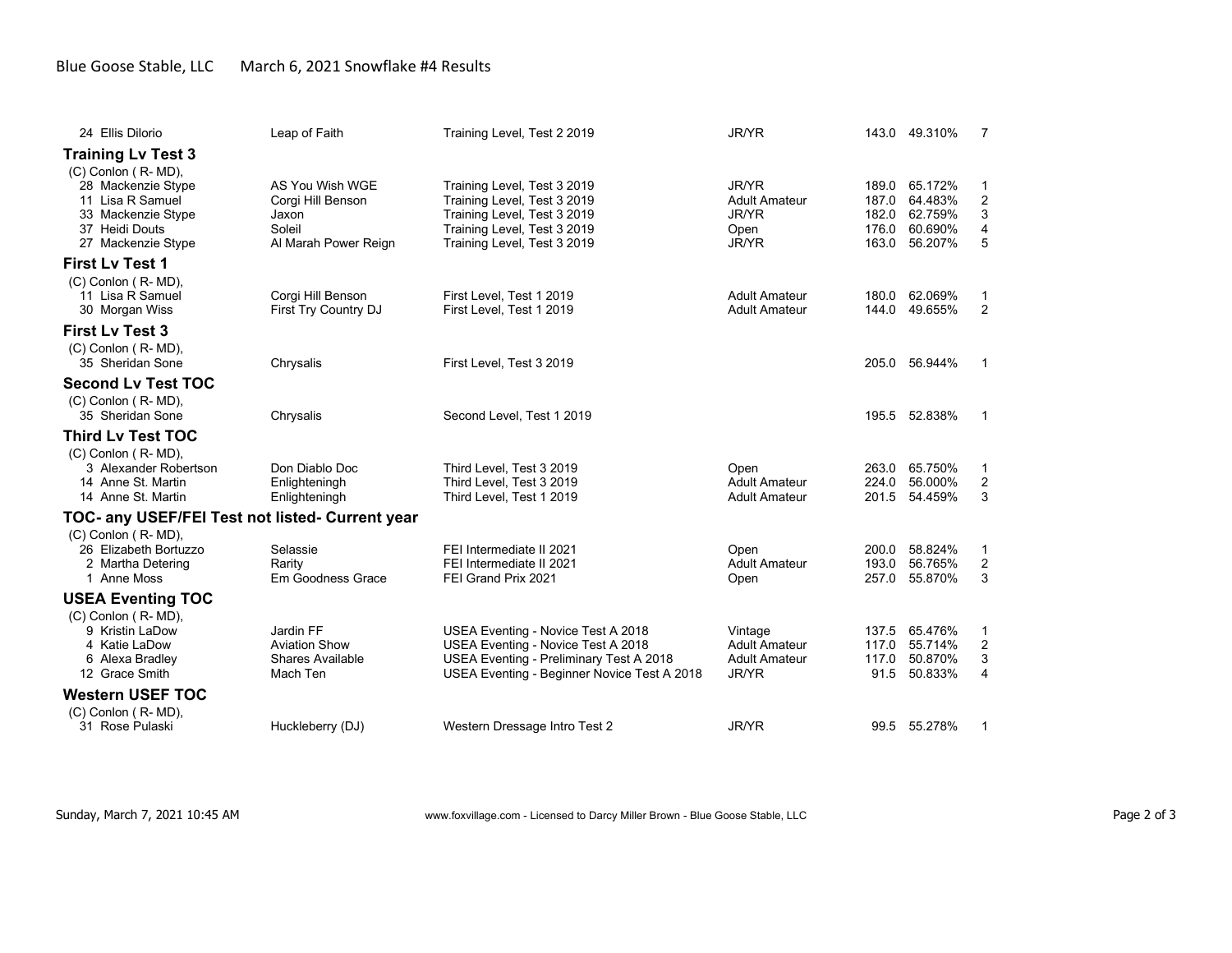## **Prix Caprille TOC**

| $(C)$ Conlon $(R-MD)$ ,                           |                       |                                      |                      |       |               |    |
|---------------------------------------------------|-----------------------|--------------------------------------|----------------------|-------|---------------|----|
| 9 Kristin LaDow                                   | Jardin FF             | Prix Caprilli-Training Level         | Vintage              | 197.0 | 78.800%       |    |
| 13 Katherine Berkner                              | A Tale As Old as Time | Prix Caprilli-Training Level         | <b>JR/YR</b>         | 192.0 | 76.800%       | 2  |
| 16 Fenya Siepser                                  | Charlie Hustle        | <b>Prix Caprilli-First Level</b>     | JR/YR                |       | 244.5 71.912% |    |
| 15 Caroline Hochman                               | Cash                  | <b>Prix Caprille Introductory</b>    | JR/YR                | 154.5 | 70.227%       |    |
| 20 Samantha Bevard                                | Red Cloud             | <b>Prix Caprille Introductory</b>    | JR/YR                | 149.0 | 67.727%       | 2  |
| 12 Grace Smith                                    | Mach Ten              | Prix Caprilli-Training Level         | JR/YR                | 158.0 | 63.200%       | 4  |
| 19 Grace Haley                                    | Tucker                | Prix Caprille Introductory           | JR/YR                | 130.0 | 59.091%       | -3 |
| TOC- any USEF/FEI Test not listed-current year #2 |                       |                                      |                      |       |               |    |
| $(C)$ Conlon $(R-MD)$ ,<br>26 Elizabeth Bortuzzo  | Selassie              | FEI YR Grand Prix 16-25 2015         | Open                 | 230.5 | 59.103%       |    |
| <b>USEA Eventing TOC #2</b>                       |                       |                                      |                      |       |               |    |
| $(C)$ Conlon $(R-MD)$ ,<br>4 Katie LaDow          | <b>Aviation Show</b>  | USEA Eventing - Training Test A 2018 | <b>Adult Amateur</b> | 122.5 | 58.333%       |    |